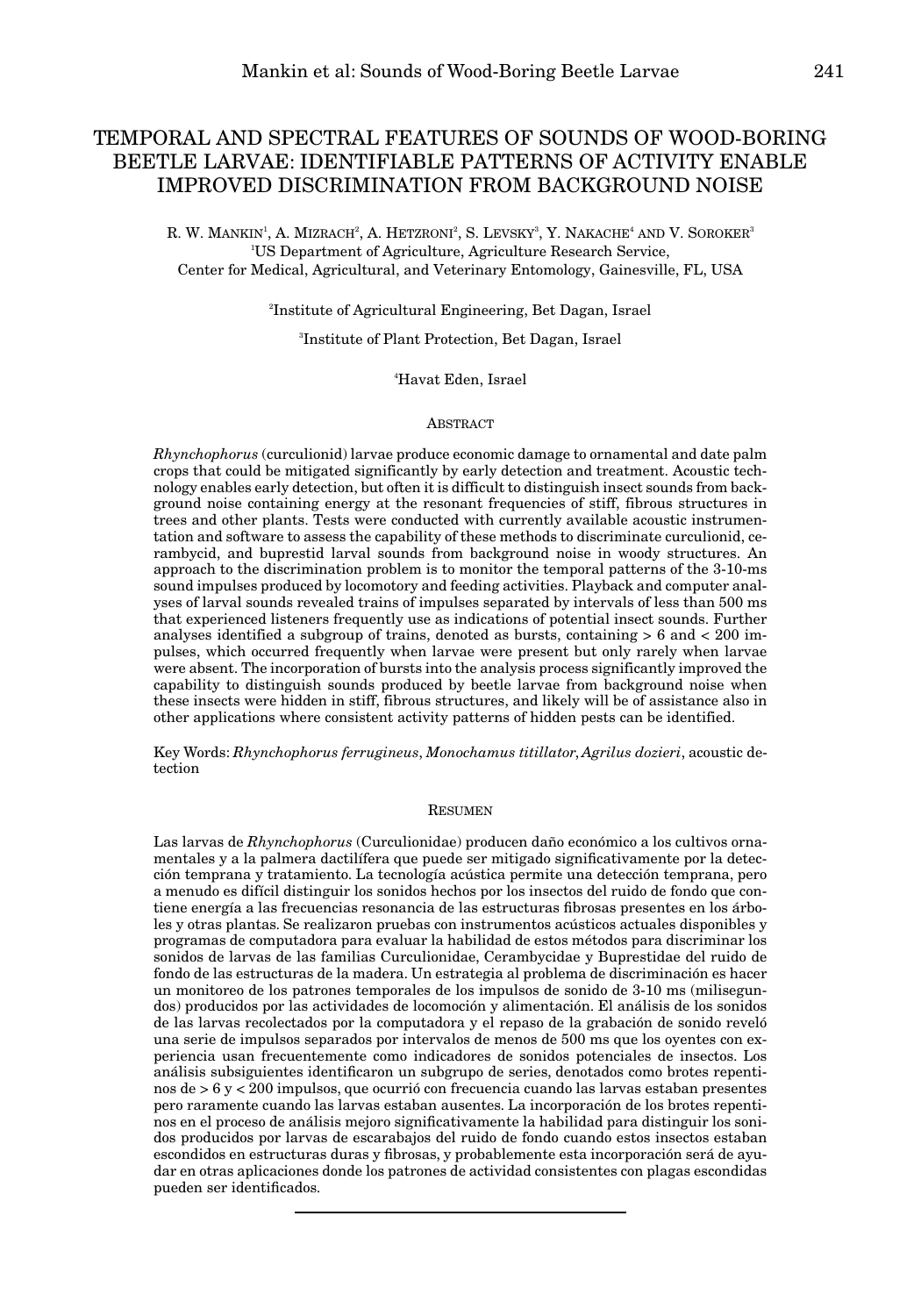The *Rhynchophorus* palm weevils (Coleoptera: Curculionidae) are important worldwide pests of palm trees, Arecaceae (Palmae) spp., including economically important coconut (*Cocos nucifera* L.), date (*Phoenix dactylifera* L.), and ornamental palms (Murphy & Briscoe 1999). The American palm weevil, *R. palmarum* L., is destructive in the Neotropics (Giblin-Davis 1993, Oehlschlager et al. 2002), and the palmetto weevil (PTW), *R. cruentatus* (F.), in southern Florida. The red palm weevil (RPW), *R. ferrugineus* (Olivier), has caused losses of up to 10-25% or more in coconut palm plantations in Asia and the Middle East (Murphy & Briscoe 1999). Currently, RPW is spreading in European Mediterranean countries, endangering picturesque landscapes attractive to tourists.

Adult females of these species lay eggs in softer or protected areas of the trees, including in wounds in the trunks of established trees, at the base of the palm leaves at tree crowns, and adjacent to offshoots. The young larvae penetrate into the trunk, creating cavities and tunnels (Giblin-Davis 2001). Several generations may develop within a single tree. Infested trees suffer from reduced productivity, and heavy infestations result in collapsed trees, leading occasionally to total loss of a date palm crop (Blumberg et al. 2001).

Adult populations of RPW, PTW, and *R. palmarum* can be efficiently monitored using pheromone based traps (Soroker et al., 2005; Oeshlager et al., 1993, 1995 for RPW and PTW, respectively). However, these methods are unsuitable for quarantine inspections of planting material. The larvae are large, but their cryptic tunneling behavior makes their direct detection by visual inspection impossible. Consequently, infested planting material is often transported to a new location before the first detectable symptoms of infestation appear. There is a need for direct, rapid and accurate techniques for examination of transported planting material and suspected trees.

The chewing and locomotory activities of palm weevil larvae produce distinct sounds, and heavy infestations can often be heard by humans (Giblin-Davis 2001). However, severe damage to palm tissue already has occurred by the time the larval sounds can be detected without electronic assistance. Preliminary studies conducted by Mizrach et al. (2003), Hetzroni et al. (2004a, b), and Soroker et al. (2004, 2006) demonstrated that sensitive microphones and dedicated amplifiers enable detection of the movement and feeding sounds of RPW larvae in palm shoots and trees. They characterized the sounds as short impulses with strong energy between 2 and 6 kHz, but confirmed that certain types of background noise could interfere with identification of the larval signal.

The experiments and signal processing analyses reported here were conducted to gain experience with available acoustic technology and to evaluate potential methods for improving the ca-

pability to discriminate sounds of beetle larvae hidden in fibrous plants from incidental background noises.

## MATERIALS AND METHODS

Insects and Recording Procedures

Sounds produced in 6 two-year-old potted date palms infested with RPW larvae were compared with sounds in 3 uninfested controls. Infestation was conducted by inserting a  $3<sup>rd</sup>$ -4<sup>th</sup>-instar (85.7  $\pm$ 31.6 mg) into a 6-mm-diam. hole bored into the trunk. Sounds of larval activity were recorded weekly for 10 weeks for 1-2-min periods, once per week starting one week after infestation, with a microphone and amplifier (Larven Lauscher, NIR-Service, Bad Vilbel, Germany) attached to each tree (Soroker et al. 2004). In addition, laboratory experiments were conducted to examine patterns of insect feeding and movement sounds. Second and third instars (20-30 mg) were introduced into 28-33-mm-diam. stalks of sugarcane (*Saccharum officinarum* L), cut into lengths of 60- 80 mm, on which they fed readily. The larvae were inserted into holes drilled parallel to the fibers. A 1-2-min record was obtained from each stalk 62- 69 d after egg-laying. The larvae were weighed immediately after the recordings had been obtained, and ranged in weight from 0.17 to 1.7 g  $(\text{mean} \pm \text{SE}, 0.76 \pm 0.156 \text{ g})$ . Recordings also were obtained from uninfested sugarcane stalks.

For comparisons with other tree-boring insects, sounds of pine sawyer (PSW) larvae, *Monochamus titillator* (F.), were collected for 1-2-min periods on several different days from a pine bolt with the aid of an accelerometer system (Mankin et al. 2000, 2002). The ages of the larvae were unknown, but 4 adults emerged over a 1-month period, beginning about 2 weeks after the recording. Sounds of 2 buprestid (BUP) larvae, *Agrilus dozieri* Fisher, were collected similarly from an oak tree branch about 2 weeks before the adults emerged, 3 d apart. The experiments with PSW and BUP were conducted in a laboratory with low levels of background noise. In all the experiments, subjective evaluation of larvae activity was conducted by listening to the sounds with a headset while recording (usually by an author). Recordings were digitized at 44.1 kHz on a computer and saved in .wav format.

# Signal Processing

Digitized signals were analyzed with Raven 1.2 software (Cornell Lab of Ornithology, Ithaca, NY) and other dedicated signal sampling software developed in Matlab (MathWorks, Inc., Natick, MA), or with a customized software program, DAVIS (Mankin 1994; Mankin et al. 2000). Signals were band-pass filtered between 0.2 and 12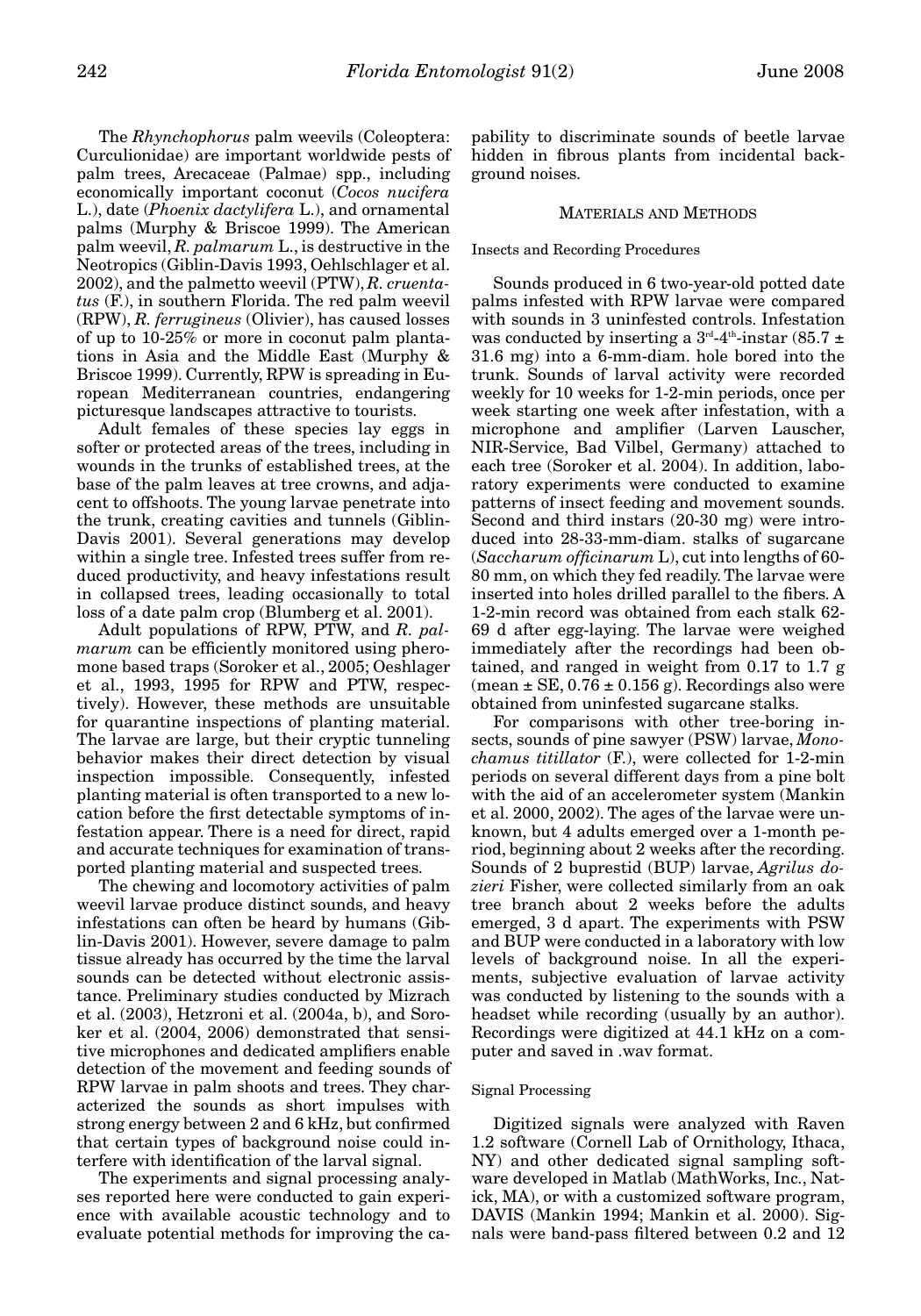kHz to eliminate low-frequency background noise. Fast Fourier Transforms were calculated on 256-point time-slices of the waveforms with a Hamming window, and spectrograms were calculated from sections with 90 per cent overlap. Mean spectra (profiles) used for characterizing and identifying putative insect sound impulses were calculated based on 512-point time slices centered on the peak of each impulse in a section of recording independently verified to contain insect sounds without background noise (see Mankin 1994; Mankin et al. 2000, 2007).

In playback and oscillographic analyses of these signals, it became evident that a considerable fraction of the larval sound impulses were of low amplitude, barely above the peak background noise levels. Consequently, it was necessary to systematically adjust the signal processing amplitude threshold,  $T_a$  (Mankin et al. 2000), to maintain its level just above background. This was accomplished by calculating the root mean square of consecutive samples in 0.186-s (8192 point) time slices to estimate the peak to peak background noise in each interval. The  $T_a$  was reset for each time slice by multiplying the root mean square by a user-settable factor (3.25 in these tests), which held  $T_a$  just above the local peak background noise.

The DAVIS program identified and timed groups (trains) of impulses with interpulse intervals less than a preset duration,  $I_{\scriptscriptstyle \mathcal{P}}$  storing the beginning and end times of these trains in a spreadsheet along with the numbers of impulses in each train. Impulses that failed to match one or more specified insect sound profiles were discarded and not entered in the spreadsheet. The records contained sometimes as few as 30 or as many as 10,000 impulses, of which about 5%-70% were discarded, depending on the background noise levels. The beginning of a train was set as the beginning of the first valid impulse after a period where the  ${\rm interval \,}$  was  $>I_{\scriptscriptstyle i}$ , and the end was set as the end of the last valid impulse whose interpulse interval was  $I_i$ . We analyzed the signals in this study using the setting,  $I_i = 500$  ms.

#### RESULTS AND DISCUSSION

# Larval Sound-Impulse Characteristics

Examples of sounds produced by moving and feeding *R. ferrugineus*, *A. dozieri*, and *M. titillator* larvae in a palm tree, oak branch, and pine bolt, respectively, are shown in Fig. 1. Signals produced by RPW in sugarcane were similar in temporal pattern to those in palm. The beetle larvae produced variable-amplitude, 3-10-ms impulses with strong energy between 0.4-8 kHz (see spectrograms  $A_s$ ,  $B_s$ , and  $C_s$  in Fig. 1). The signals extend to higher frequencies than the 0.5-1.8 kHz range of sounds produced in soil because wood



Fig. 1. Oscillograms, and spectrograms of several sound impulses produced by a  $(\text{A}_{\circ}, \text{A}_{\circ})$  RPW,  $(\text{B}_{\circ}, \text{B}_{\circ})$  BUP, and  $(C_{\scriptscriptstyle \circ},C_{\scriptscriptstyle \circ})$  PSW larvae; in the spectrograms, a darker/ lighter color indicates frequencies of greatest/least energy.

has a lower attenuation coefficient than soil at high frequencies (Mankin et al. 2000). Other differences between the transmission of sound in a fibrous structure and soil include resonances that are influenced by the dimensions, mass, and stiffness of the structure (Cremer et al. 1988; Evans et al. 2005; Hambric 2006). Signals with energy at a resonance frequency will transmit farther in structures than nonresonant signals, and the long-distance transmission of background noises with components at resonant frequencies can interfere with detection of weak, insect-produced signals. One such resonance can be seen as a continuous, faint band near 2.5 kHz in the RPW spec- $\operatorname{trogram}\left(\operatorname{Fig. 1A}_{\!s}\right)$ , and  $\operatorname{similar}$  resonances can be seen near 3 kHz in the BUP spectrogram (Fig.  $1B_s$ ) and near 4.6 kHz in the cerambycid spectro $gram$  (Fig.  $1C_s$ ).

The effects of resonance are observable not only in the background noise spectra but also in the spectra of larval sound impulses (Fig. 2A-B). The examples of RPW sounds recorded from separate palms have peaks near 1.1 and 2.6 kHz in Fig. 2A. The sounds recorded from sugarcane have similar peaks. However, an example of palm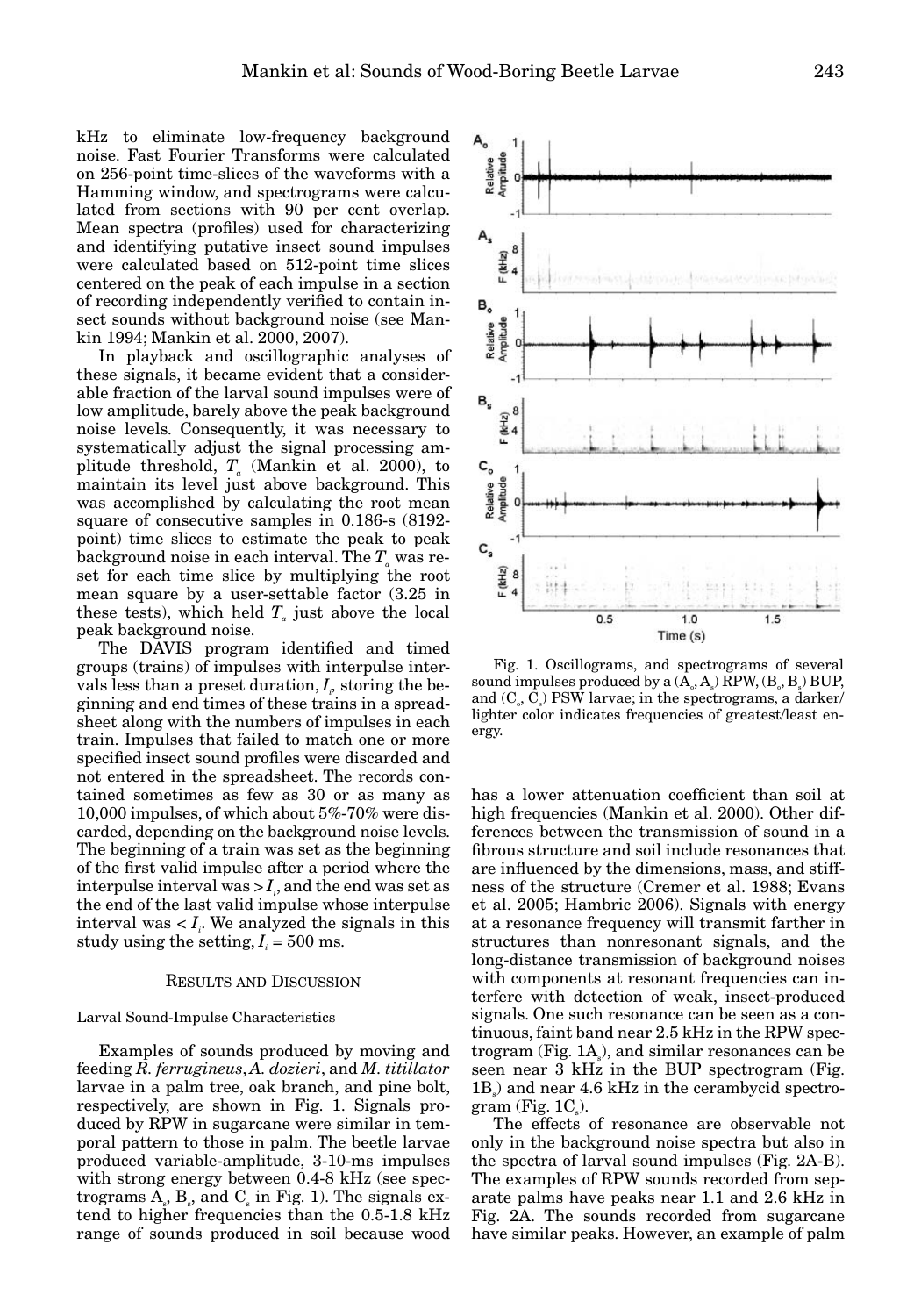

Fig. 2. Mean spectra of sounds recorded during a 1 min period from larval infestations: (A) RPW in palm trees (dashed line,  $n = 303$ ; dash-dot-dot line, 348 impulses) and in sugarcane (dash-dot line, *n* = 139), and (B) BUP in oak branch (dash-dot line, *n* = 142) and PSW in pine bolt (dashed line,  $n = 131$ ). Example spectrum of background noise is shown in (A) palm tree and (B) oak branch (solid lines), with background peak at 1 kHz marked as BP1, and peak at 2.4 kHz marked as BP2.

tree background noise also has peaks very close to these values, at 1(marked at BP1 in Fig. 2A) and 2.4 kHz (marked at BP2); consequently, the energy at these frequencies is not due necessarily to the larvae alone. This result is unlike what is typically found for background noise in soil or air (Mankin 1994; Mankin et al. 2000; Mankin & Benshemesh 2006), where the energy of most background noise was found to decrease rapidly above 0.2 kHz. In previous studies with soil insects, the relatively low energy of background noise at frequencies above 0.5 kHz enabled construction of insect sound profiles and background noise profiles that could be used to identify individual sound impulses as insect sounds or background noises (Mankin et al. 2000, 2001, 2007).

For RPW in palm trees, there are differences in the spectra of larval and background noise between 3.4 and 6 kHz (Hetzroni et al. 2004a, b, see also Fig. 2A) that can be used to distinguish RPW sounds from background noise. Such differences were used to correctly classify ca. 90% of sounds

produced in infested palm trees (Hetzroni et al. 2004a, b). However, the examples of BUP spectra and background noise in oak branches present a more complicated result. In Fig. 2B, the BUP signal has peaks near 4.7 and 5.5 kHz, but there also are large peaks near 4.5 and 54 kHz in background sounds recorded from an uninfested oak branch. Other examples have been observed, particularly in urban environments, where background noise contains peaks of high energy above 0.5 kHz; which provides impetus to develop another method in addition to spectral profile analysis to help distinguish insect sounds from background noises.

#### Larval Sound Temporal Patterns

An additional method of interest for discriminating insect sounds from background noise is the identification of repetitive patterns that may occur when the larvae move inside their tunnels or scrape the wood fibers during feeding or tunneling activity. An example of such a pattern is seen in Fig. 3, adapted from Hetzroni et al. (2004a, b) A group of repeated impulses appear in Fig. 3Aa that are clearly distinguishable from the unpatterned impulses that were recorded from the uninfested palm (Fig. 3Bb). The existence of identifiable, repeated patterns in records of insect sounds has been noted previously (Andrieu & Fleurat-Lessard 1990; Mankin et al. 1997; Zhang et al. 2003).

Unlike the patterned sounds produced during insect communication (e.g. Walker et al. 2003), the RPW larval sound patterns examined in this study, as well as those produced by the BUP and PSW larvae, were consistent over only short periods of time. The most consistent pattern was not the series of high-amplitude impulses seen in Fig. 3A, but rather a mixture of low- and high-amplitude impulses that occurred in well-defined trains with short interpulse intervals, separated by 0.5-s or longer intervals between trains. Experienced listeners usually recognized these trains as distinct sounds, and frequently recognized them as characteristic of insect sounds.

The numbers of impulses per train varied considerably over the records in the palm tree study (1- 99 impulses) and even greater in the sugarcane tests (1 - 239 impulses). Playbacks of records suggested that trains with > 6 but < 200 impulses were most recognizable to experienced listeners as insect movement and feeding activity. Generally, background noises in records from uninfested wood or sugarcane had fewer than 7 impulses per train. Consequently, we separated out a particular class of impulse trains, those with  $> 6$  but  $< 200$  impulses separated by intervals < 500 ms, as potential predictors of insect infestation, denoting them as bursts.

The distributions of impulse trains and bursts in six recordings from different insects are shown in Table 1, and examples of several impulse trains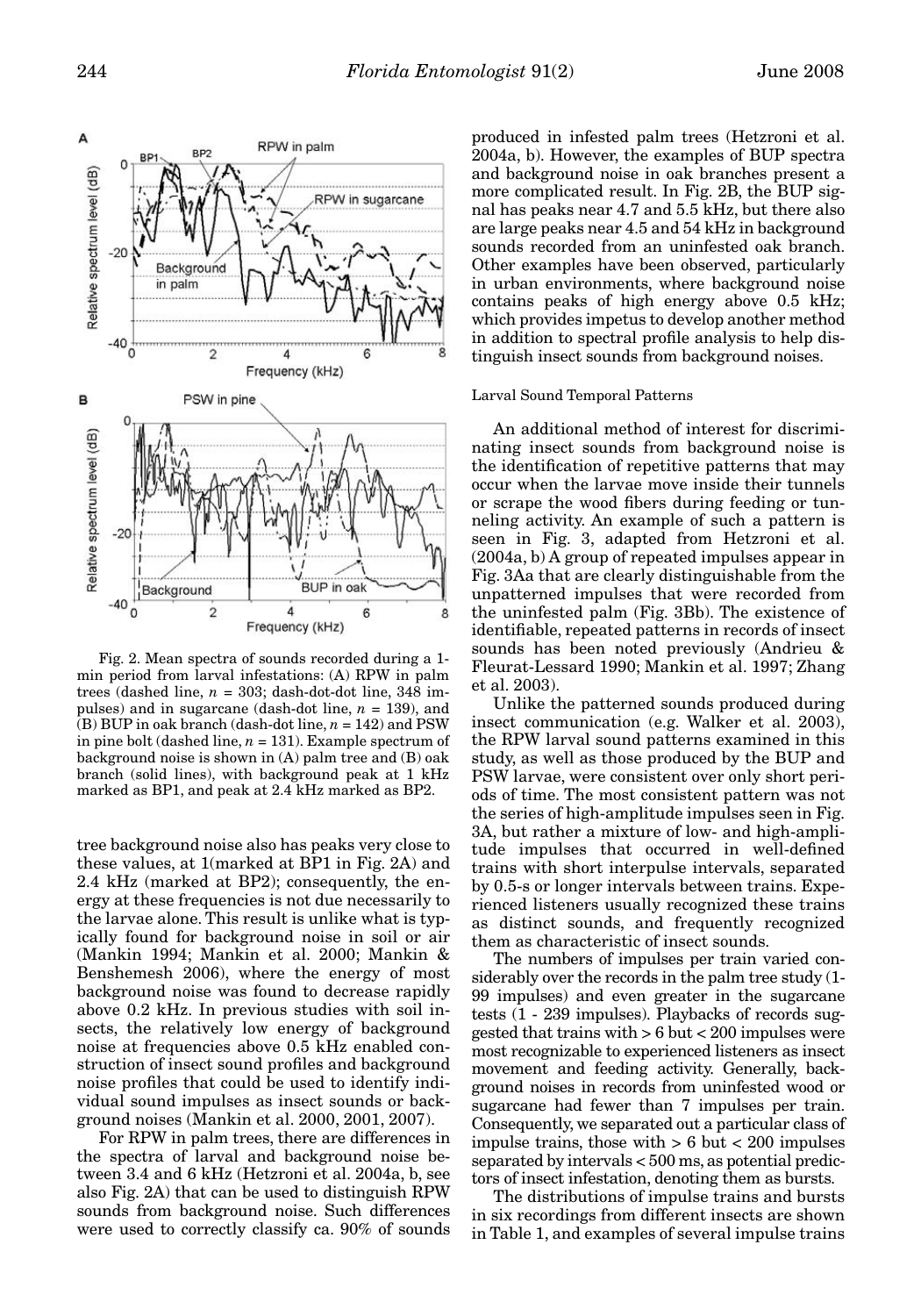

Fig. 3. Acoustic identification of RPW larval activity recorded from an infested (A) and uninfested (B) palm trees. Continuous line indicate original signal and shaded ovals indicate positive identification of potential larvae activity. Expanded view (Aa) show regularly timed impulses recorded from infested palm, and expanded view (Bb) shows irregularly timed impulses recorded from uninfested palm.

denoted as bursts are shown in Fig. 4. Most of the computer-identified bursts in the 4 examples, denoted by the numbered, shaded areas, correspond to groups of low-and high-amplitude impulses separated by periods with only sparsely occurring impulses. In Fig. 4A1, however, almost all of the impulses are low-amplitude, which suggests that the use of burst analysis as a method to augment profile analysis will be most successful in tests where sensors can detect very weak signals near the background noise threshold.

Use of Impulse-Train and Burst Analyses to Assess Infestation Likelihood

An important goal of insect acoustic detection is to discriminate whether or not individually tested samples contain infestations. A successful approach has been to construct indices of infestation based on quantitative and/or qualitative characteristics of detected sounds, and assess the likelihood of infestation using discretized indicators, e. g., low, medium, and high likelihoods of infestation based on lower and upper thresholds of the indices (Mankin et al. 2007). In 1 example, recording sites in soil were classified at a low likelihood of white grub, *Phyllophaga crinita* (Burmeister), infestation if 2 or fewer sounds (impulse-trains) per min were detected that matched white grub spectral profiles and at high likelihood if greater than

TABLE 1. NUMBERS OF IMPULSE TRAINS AND BURSTS DE-TECTED IN 1-MIN RECORDINGS FROM LISTED SOURCE.

| Source            | No. trains | No. bursts <sup>1</sup> |
|-------------------|------------|-------------------------|
| RPW in palm       | 55         | 15                      |
| RPW in palm       | 13         | 12                      |
| BUP in oak branch | 29         | 5                       |
| BUP in oak branch | 28         | 3                       |
| PSW in pine bolt  | 6          | 6                       |
| PSW in pine bolt  | R          | 5                       |

 $N<sup>1</sup>$ No. impulse trains with  $> 6$  and  $< 200$  impulses with intervals <500 ms.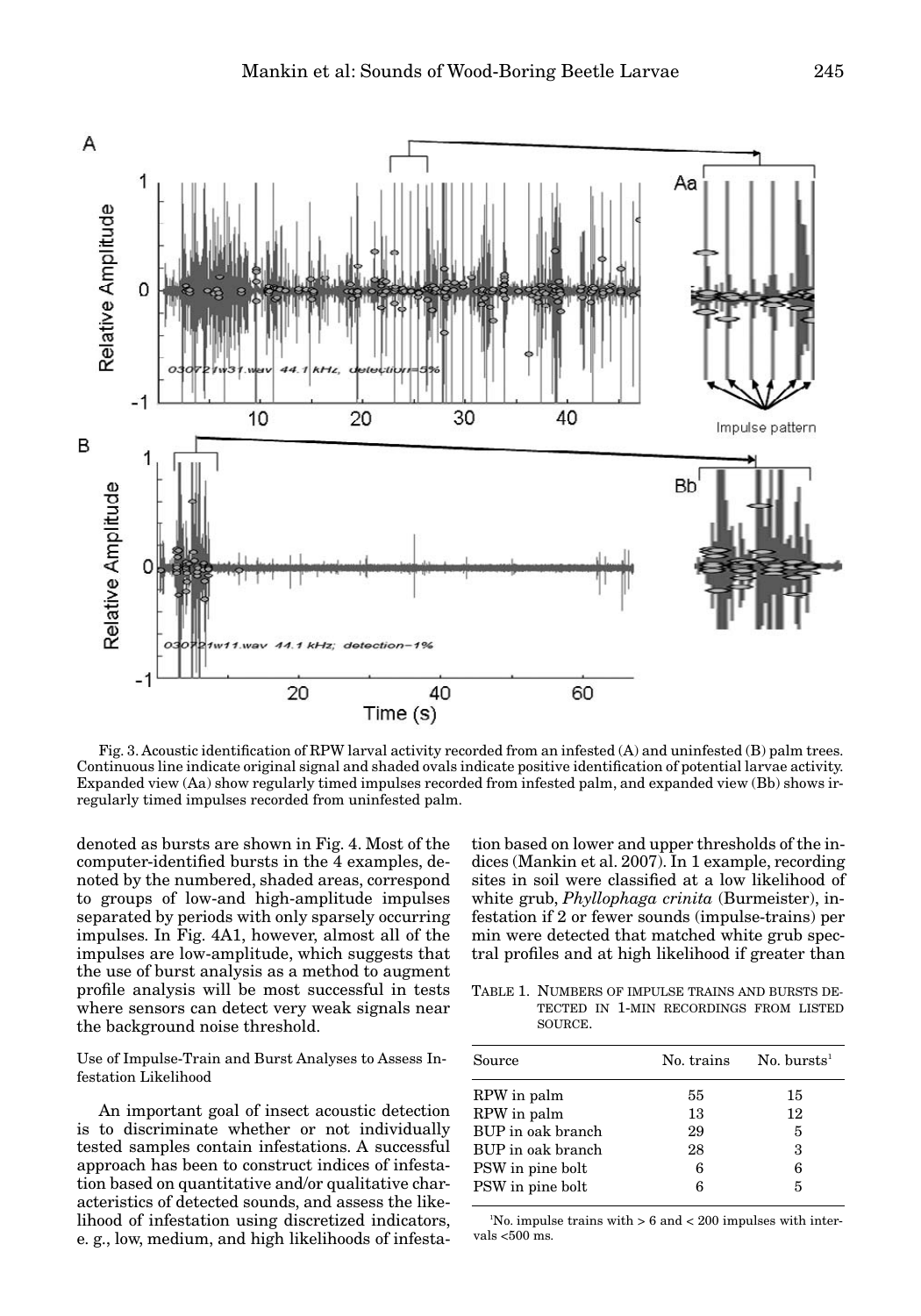

Fig. 4. Examples of impulse trains identified by computer as potential larval sound bursts (indicated by numbering and shading) in records from (A1) and (A2) RPW in palm, (B) BUP in oak branch, and (C) PSW in pine bolt.

20 impulse-trains per min were detected (Mankin et al. 2007). Here we considered a similar use of impulse-train bursts to assess RPW infestations in the laboratory tests with sugarcane.

Initial analyses of records from infested and uninfested sugarcane indicated that the RPW-inpalm and RPW-in-sugarcane spectral profiles in Fig. 2 readily classified background signals as noise with DAVIS and correctly identified signals produced in infested sugarcane as being produced by RPW. To consider the distribution of impulsetrain bursts in infested and uninfested sugarcane, we analyzed one 50-s segment recorded from each of 21 different infested and 4 uninfested stalks, discarding sounds that did not closely match the profiles (Mankin et al. 2007, 2000). The results are summarized in Table 2, where the complete data set is separated into 4 categories, 1 for recordings in uninfested sugarcane, and 3 for records in infested sugarcane where the numbers of bursts ranged from 7 to 17, 4 to 6, and 0 to 3, respectively, and the mean larval weights, numbers of trains, and numbers of impulses per train are listed for each burst category. The correlation the numbers of bursts and the larval weight was not significant (Spearman \_  $= 0.41, P = 0.08$  for null hypothesis of  $\rho = 0$ ) (Proc CORR, SAS Institute 2004a). Likewise, the correlation between numbers of impulse trains and larval weight correlation was not significant (Spearman  $\rho = 0.06$ ,  $P = 0.79$  for null hypothesis of  $\rho = 0$ ) (Proc CORR, SAS Institute 2004a).

The observed distribution of bursts suggested that the likelihoods of infestation (Mankin et al. 2007) in these tests could be set at: Low,  $n_k < 1$ ; Medium,  $1 \le n_b < 3$ ; High,  $n_b \ge 3$ , where  $n_b$  is No. bursts per 50-s record. Based on these criteria, 2 of the 4 records from uninfested sugarcane had Low likelihood of infestation, and 2 had Medium likelihood of infestation, while 2, 1, and 18 of 21 records from infested sugarcane had Low, Medium, and High likelihoods of infestation, respectively. These 2 distributions were significantly different under the Wilcoxon Two-sample Exact Test, with sum of scores  $= 17.0$  and  $P = 0.0025$ (Proc NPAR1WAY, SAS Institute, 2004b). Although additional testing will be necessary to establish the practical efficacy of incorporating burst analysis into acoustic surveys of RPW in palm trees and offshoots, these results indicate that it is possible, using already existing signal processing software, to extract previously unmea-

TABLE 2. COMPARISONS OF MEAN LARVAL WEIGHTS, NO. IMPULSE TRAINS, AND NO. IMPULSES PER TRAIN FOR RECORD-INGS IN WHICH LISTED NOS. BURSTS WERE DETECTED IN 50-S PERIOD.

|                                   | $Mean \pm SE$                                  |                                         |                                      |
|-----------------------------------|------------------------------------------------|-----------------------------------------|--------------------------------------|
| Range of nos. bursts <sup>1</sup> | Larval wt. $(g)$ $(n_{\ldots})$                | No. trains $(ni)$                       | No. imp. $/$ train                   |
| $7 - 17$                          | $0.98 \pm 0.19(9)$                             | $20.10 \pm 2.45(10)$                    | $15.00 \pm 5.74$                     |
| $4-6$                             | $0.69 \pm 0.39(7)$                             | $14.14 \pm 5.59(7)$                     | $40.10 \pm 17.27$                    |
| $0-3$                             | $0.27 \pm 0.05$ (3)<br>Uninfested <sup>2</sup> | $1.25 \pm 0.75(4)$<br>$6.5 \pm 1.71(4)$ | $47.80 \pm 44.36$<br>$5.58 \pm 2.93$ |

'Records with Nos. bursts in listed range, where a burst is an impulse train with  $> 6$  and  $< 200$  impulses:  $(n_w)$ , No. records in mean for larval weight in listed burst range; (n<sub>t</sub>), No. records in means for trains and impulses per train in listed burst range. Weights not available for 2 records.

2 In 4 recordings from uninfested sugarcane, 2 had 0 bursts, and 2 had 1 burst.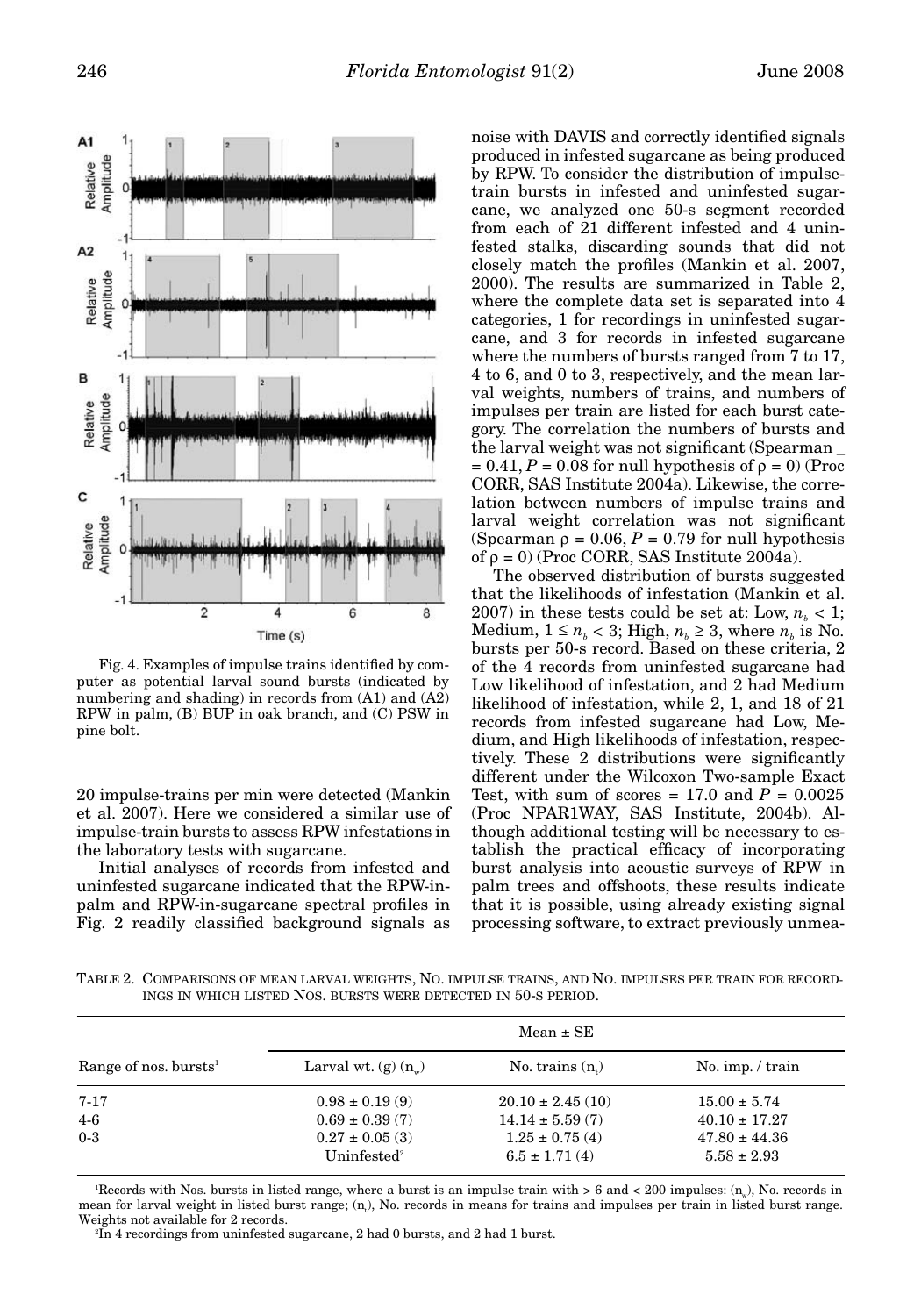sured information from acoustic recordings that can assist the process of discriminating sounds produced by hidden insect infestations from background noise. The burst analysis method appears to be robust in that it can be applied to signals from multiple species of insects recorded from multiple species of trees. Experienced listeners will always have superior capabilities to identify spectral and temporal patterns that assist in discrimination of insect sounds from background noise, but better understanding of the behaviors that produce the detected sounds and better understanding of the specific methods used by listeners in identifying signals likely will lead to continued improvements in automated acoustic detection methods.

# ACKNOWLEDGMENTS

This report originated from a presentation in a symposium on Cultivated Perennials: African Palms and Bananas at the 34<sup>th</sup> Annual Meeting of the Colombian Entomological Society, July 25-27, 2007 in Cartagena, Colombia. Financial support was provided in part by the Horticultural Research Institute, Washington, DC, and the Israeli Plant Board - Date Palm Desk. We thank Sadia Reneh for assistance in RPW and palm cultivation, and Stephen Lapointe and Charles Burks for reviewing a previous draft of the report. The use of trade, firm, or corporation names in this publication does not constitute an official endorsement or approval by the United States Department of Agriculture, Agricultural Research Service of any product or service to the exclusion of others that may be suitable.

#### REFERENCES CITED

- ANDRIEU, A. J., AND F. FLEURAT-LESSARD. 1990. Insect noise in stored foodstuffs. Compact disk. INRA, Versailles, France.
- BLUMBERG, D., A. NAVON, E. KEHAT, AND S. LAVSKI. 2001. Date palm pests in Israel early second millennium. Alon Hanotea 55:42-48.
- CREMER, L., M. HECKL, AND E. UNGAR. 1988. Structureborne Sound, 2nd. Ed. Springer Verlag, New York, New York.
- EVANS, T. A., J. C. S. LAI, E. TOLEDANO, L. MCDOWALL, S. RAKOTONARIVO, AND M. LENZ. 2005. Termites assess wood size by using vibration signals. Proc. Nat. Acad. Sci. 102: 3732-3737.
- GIBLIN-DAVIS, R. M. 1993. Interactions of nematodes with insects, pp. 302-344 *In* M. W. Khan [ed.], Nematode Interactions. Chapman & Hall, London.
- GIBLIN-DAVIS, R. M. 2001. Borers of palms, pp. 267-305 *In* F.W. Moore, R. M. Giblin-Davis, and R. G. Abad [eds.], Insects on Palms. Howard, CABI Publishing, Wallingford, UK.
- HAMBRIC, S. A. 2006. Structural acoustics tutorial— Part 1: vibrations in structures. Acoustics Today 2: 21-33.
- HETZRONI, A., A. MIZRACH, Y. NAKACHE, AND V. SORO-KER. 2004a. Developing spectral model to monitor activity of red palm weevil. Alon Hanotea 58: 466-469.
- HETZRONI, A., A. MIZRACH, Y. NAKACHE, AND V. SORO-KER. 2004b. Spectral model for activity monitoring of

red palm weevil. Paper No. 30-138A, Part III, p. 144 *In* 2004 CIGR International Conference, Beijing, China.

- MANKIN, R. W. 1994. Acoustical detection of *Aedes taeniorhynchus* swarms and emergence exoduses in remote salt marshes. J. American Mosq. Cont. Assoc. 10: 302-308.
- MANKIN, R. W., AND J. BENSHEMESH. 2006. Geophone detection of subterranean termite and ant activity. J. Econ. Entomol. 99: 244-250.
- MANKIN, R. W., J. BRANDHORST-HUBBARD, K. L. FLANDERS, M. ZHANG, R. L. CROCKER, S. L. LAPOINTE, C. W. MCCOY, J. R. FISHER, AND D. K. WEAVER. 2000. Eavesdropping on insects hidden in soil and interior structures of plants. J. Econ. Entomol. 93:1173-1182.
- MANKIN, R. W., J. L. HUBBARD, AND K. L. FLANDERS. 2007. Acoustic indicators for mapping infestation probabilities of soil invertebrates. J. Econ. Entomol. 100: 790-800.
- MANKIN, R. W., S. L. LAPOINTE, AND R. A. FRANQUI. 2001. Acoustic surveying of subterranean insect populations in citrus groves. J. Econ. Entomol. 94: 853-859.
- MANKIN, R. W., W. L. OSBRINK, F. M. OI, AND J. B. ANDERSON. 2002. Acoustic detection of termite infestations in urban trees. J. Econ. Entomol. 95: 981- 988.
- MANKIN, R. W., D. SHUMAN, AND J. A. COFFELT. 1997. Acoustic counting of adult insects with differing rates and intensities of sound production in stored wheat. J. Econ. Entomol. 90: 1032-1038.
- MIZRACH, A., A. HETZRONI, Y. NACASHE, AND V. SORO-KER. 2003. Acoustic detection of red palm weevil activity in the tree trunk, p. 25 *In* K. O. Sindir [ed.], International Congress on Information Technology, Izmir, Turkey.
- MURPHY, S. T., AND B. R. BRISCOE. 1999. The red palm weevil as an alien invasive: biology and the prospects for biological control as a component of IPM. Biocontrol News Inf. 20: 35-46.
- OEHLSCHLAGER, A. C., C. M. CHINCHILLA, L. F. JIRON, B. MORGAN, AND R. G MEXZOn. 1993. Development of an effective pheromone based trapping system for the American palm weevil, *Rhynchophorus palmarum*, in oil palm plantations. J. Econ. Entomol. 86: 1381-1392.
- OEHLSCHLAGER, A. C., R. S. MCDONALD, C. M. CHIN-CHILLA, AND S. N. PATSCHKE. 1995. Influence of a pheromone-based mass trapping system on the distribution of *Rhynchophorus palmarum* (L.) and the incidence of red ring disease in oil palm. Environ. Entomol. 24: 1004-1012.
- Oehlschlager, A. C., C. Chinchilla, G. Castillo, and L. Gonzales. 2002. Control of red ring disease by mass trapping of *Rhynchophorus palmarum* (Coleoptera: Curculionidae). Florida Entomol. 85:507-513.
- SAS INSTITUTE. 2004a. Base SAS 9.1 Procedures guide. SAS Institute, Inc., Cary, NC.
- SAS INSTITUTE. 2004a SAS/STAT 9.1 Users guide. SAS Institute Inc., Cary, NC.
- SOROKER, V., D. BLUMBERG, A. HABERMAN, M. HAM-BURGER-RISHARD, S. RENEH, S. TALABAEV, L. AN-SHELEVICH, AND A. R. HARARI. 2005. The current status of red palm weevil infestation in date palm plantations in Israel. Phytoparasitica, 33: 97-106.
- SOROKER, V., Y. NAKACHE, U. LANDAU, A. MIZRACH, A. HETZRONI, AND D. GERLING. 2004. Utilization of sounding methodology to detect infestation by *Rhyn-*